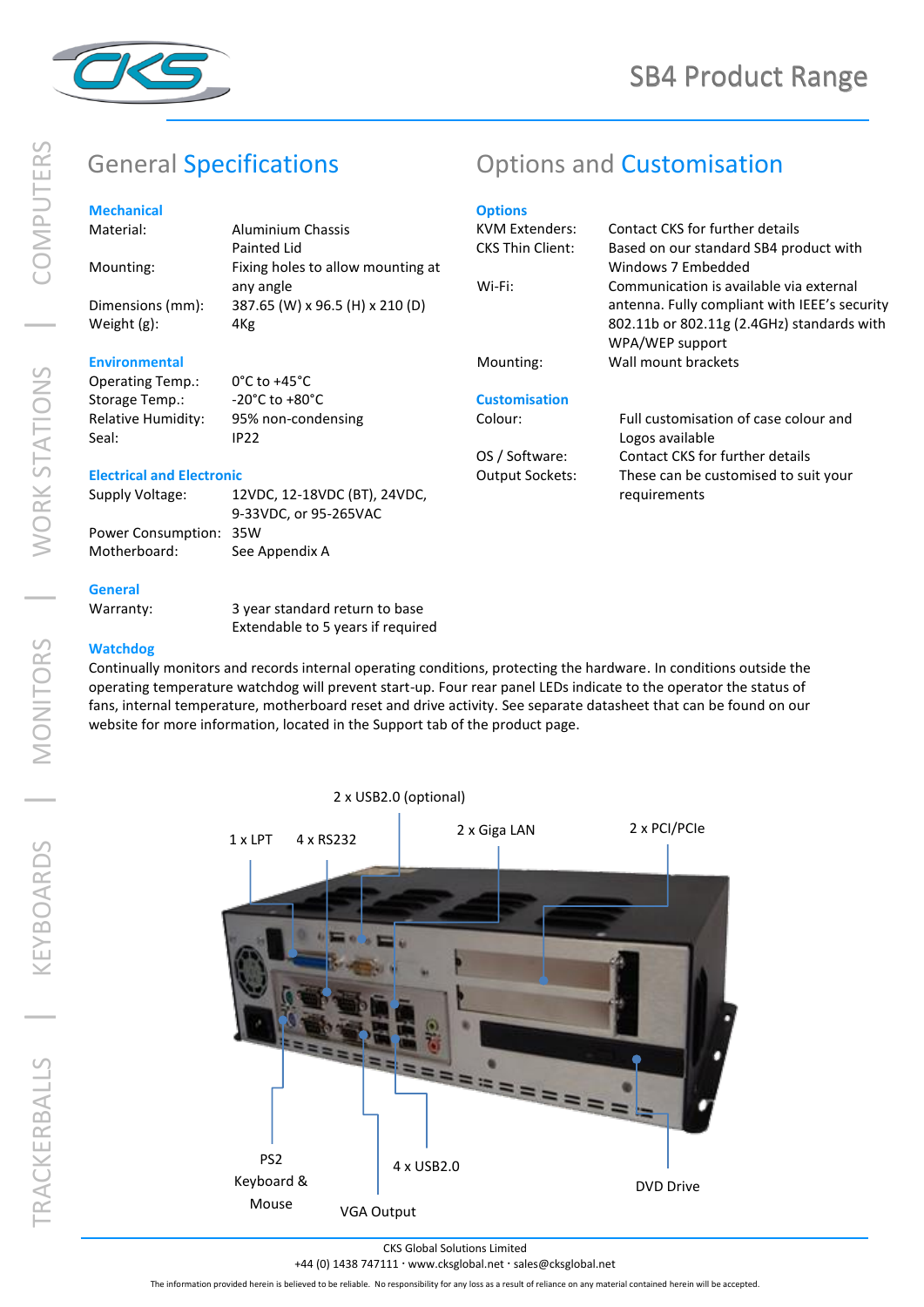| <b>Motherboard</b>   | <b>BT</b>                                          | 17                                              |
|----------------------|----------------------------------------------------|-------------------------------------------------|
| Form Factor          | Mini-ITX                                           | Mini-ITX                                        |
| <b>CPU</b>           | Intel <sup>®</sup> Baytrail-M/D <sup>™</sup> J1900 | Intel® Core™ i7-3610QM 2.30Ghz                  |
|                      | 2.00Ghz Supports Hyper-                            | <b>Supports Hyper-Threading</b>                 |
|                      | Threading                                          |                                                 |
| Core Number          | 4                                                  | 4                                               |
| Chipset              |                                                    | Intel <sup>®</sup> QM77                         |
| <b>BIOS</b>          | <b>UEFI</b>                                        | Phoenix UEFI Flash BIOS                         |
| Graphics             | Intel® Gen7 Intel Graphics                         | Intel® GMA HD4000 DX11™ GFX                     |
|                      | DX11™, OGL3.2                                      | core (DVMT 5.0)                                 |
| <b>LVDS</b>          | Dual Channel up to 1920 x 1080                     | Dual Channel up to 1920 x 1080                  |
| <b>Display</b>       | CRT + LVDS                                         | CRT + LVDS                                      |
| <b>HDMI</b>          | Supports HDMI 1.3a, max                            |                                                 |
|                      | resolution<br>1920 x 1080                          |                                                 |
| <b>RAM</b>           | Up to 16GB (DDR3-1333)                             | Up to 16GB (DDR3-1600)                          |
| <b>SATA</b>          | 2 x SATA3 (6.0Gb/s)                                | 4 x SATA3 (6.0Gb/s)                             |
| Mini-PCIe            | 1 x Half-Sized                                     | 1 x Full-Sized                                  |
| m-SATA               | $\mathbf{1}$                                       |                                                 |
| PCI / PCIe           | 2 x PCIe                                           | 2 x PCIe                                        |
|                      |                                                    |                                                 |
| <b>Serial Ports</b>  | 3 x RS232/ RS422/485, 1 x RS232                    | 3 x RS232, 1 x RS422/485 // 1 x<br><b>RS232</b> |
| <b>USB Ports</b>     | 2 x USB2, 2 x USB3 // 4 x USB2, 2                  | 4 x USB2, 4 x USB3 // 8 x USB2, 4               |
|                      | x USB3                                             | x USB3                                          |
| Keyboard             | $1 \times PS2$                                     | 1 (shared)                                      |
| Mouse                | $1 \times PS2$                                     | 1 (shared)                                      |
| Ethernet             | 2 x 10/100/1000 Mbps                               | 2 x 10/100/1000 Mbps                            |
| <b>Parallel Port</b> | $1 \times LPT1$                                    | $1 \times LPT1$                                 |
| Audio                | HD Audio with 3W Amplifier                         | HD Audio with 1.2W Amplifier                    |
| Power                | 40W                                                | 60W                                             |
| <b>Storage Media</b> | 16GB-128GB SSD (SLC/MLC)<br>or 500GB HDD           | 16GB-128GB SSD (SLC/MLC)<br>or 500GB HDD        |
| Operating            | W7e 32/64-bit, W7 FES 32/64-                       | W7e 64-bit, W7 FES 64-bit, W10                  |
| System               | bit, W10 IoT Enterprise LTSB                       | IoT Enterprise LTSB 64-bit, DOS                 |
|                      | 32/64-bit, DOS                                     |                                                 |

TRACKERBALLS | KEYBOARDS | MONITORS | WORK STATIONS | COMPUTERS TRACKERBALLS | KEYBOARDS | MONITORS | WORK STATIONS | COMPUTERS

+44 (0) 1438 747111 · www.cksglobal.net · sales@cksglobal.net

The information provided herein is believed to be reliable. No responsibility for any loss as a result of reliance on any material contained herein will be accepted.